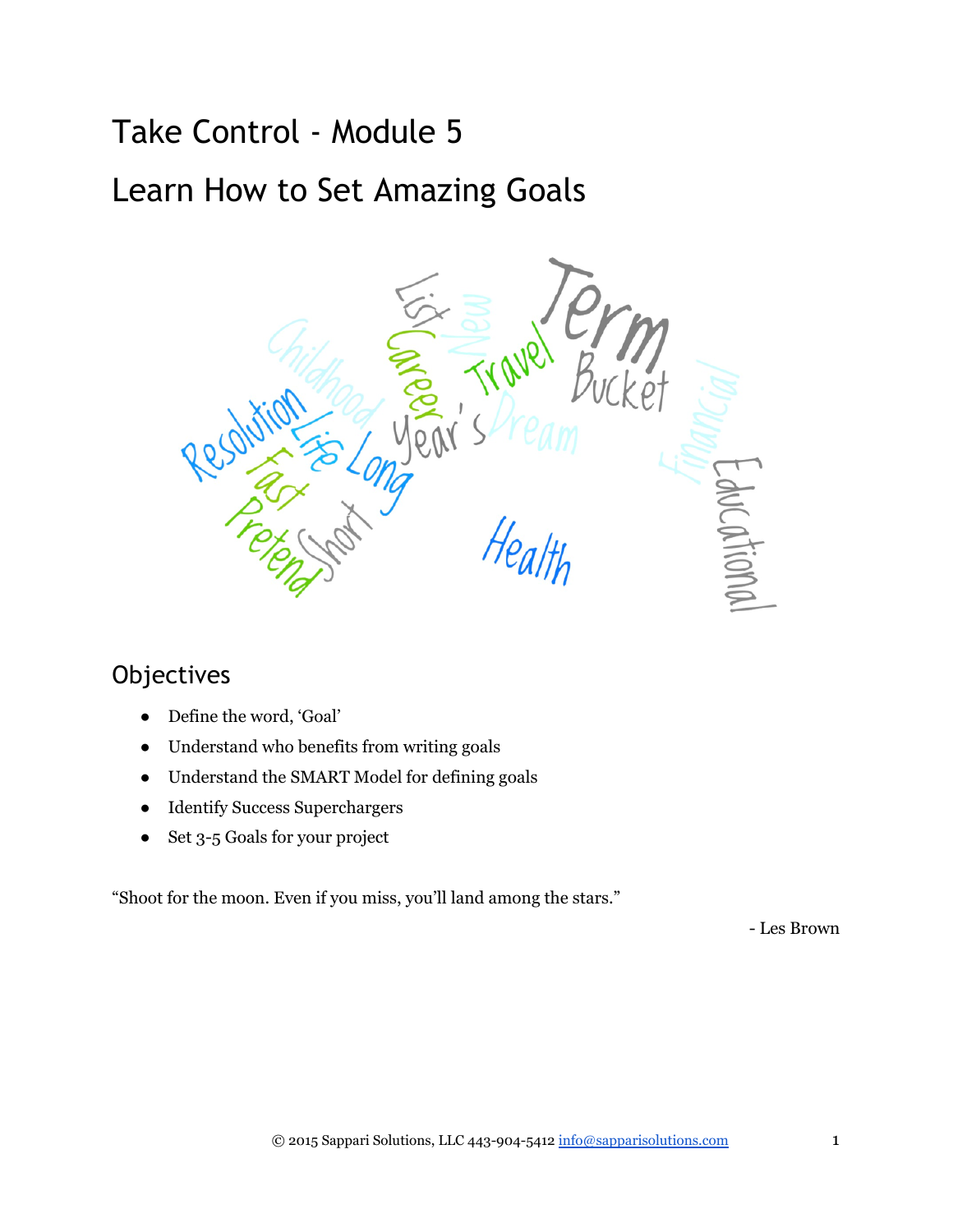# Instruction

Goal setting can work from the bottom up or the top down, but whatever direction you come from, the steps are still the same. Now that you have begun making a plan for your project and you have set some goals to work toward, we are going to take a step back to dig deeper into goal setting. You may already be an expert goal setter. If that is the case, skim this section and move right to the tasks. If your goal setting could use a little fine tuning, then read on.

# **What is a Goal?**

A goal is the end toward which effort is directed. You can imagine a goal in a soccer game. All the movements of the offensive team are directed at putting the ball into the goal. When you create a goal, you are defining the parameters of the direction that you are moving, what it looks like to reach your goal and how long it will take to reach your goal. A goal is always clear (imagine the goal in soccer once more!) there is no ambiguity about where you are going and what you are moving toward. The confusion, I believe, often comes in determining how to reach the goal. In addition, it can often be difficult to maintain motivation. Unlike the soccer game, where you have the opposing team trying to also score a goal, the size of the field limiting the area of the game, the clock constraining the length of the game; the same kind of parameters do not automatically exist when we set goals for ourselves. We must create them.

# **Who Should Create Goals and When?**



When I type the search term, "time management" I come up with results for professionals and for students. The same is true for "goal setting" and when I get to "productivity" I am squarely in the realm of professionals. But, what about everyone else? What about your home life? What about moms and individuals who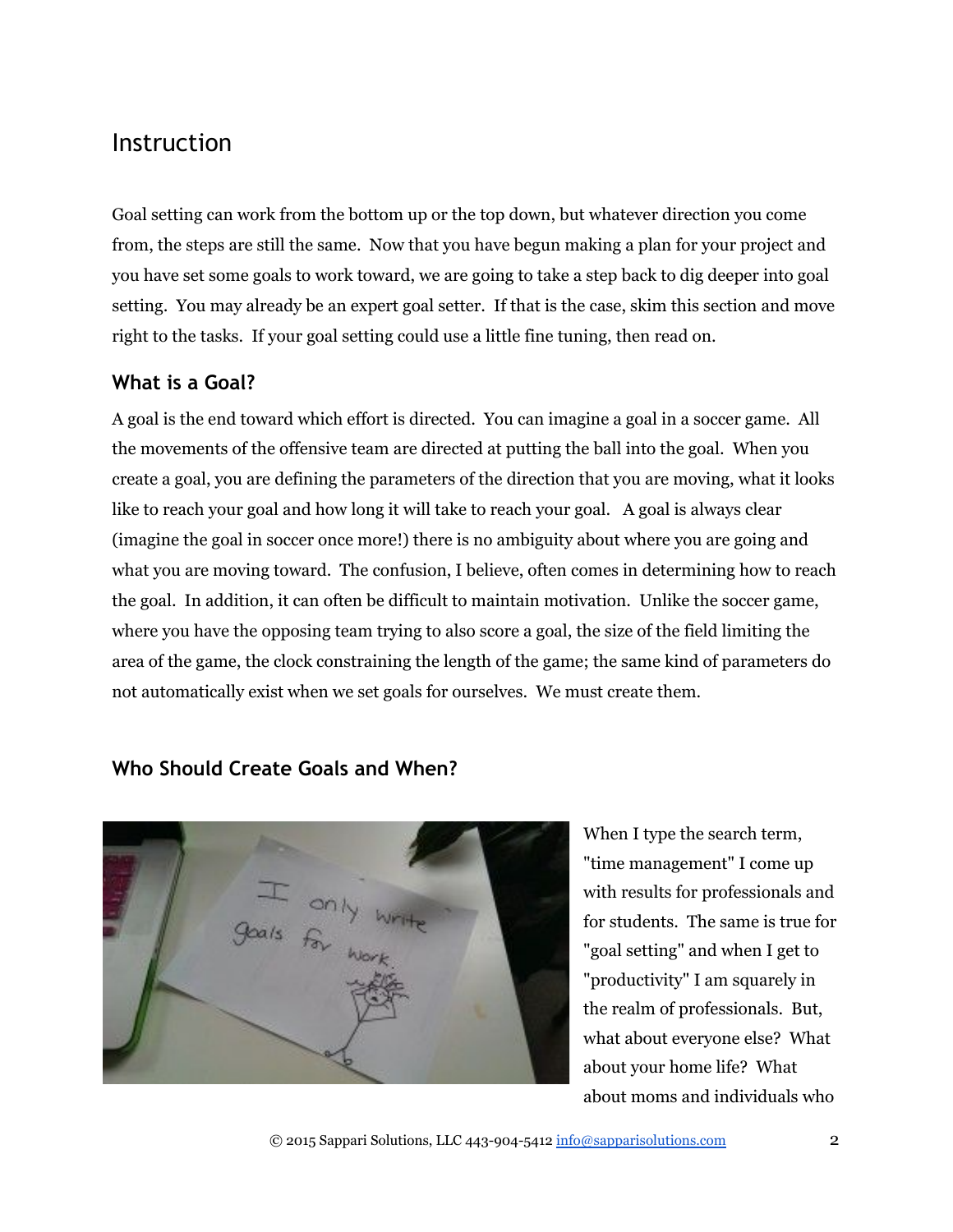don't fit into those categories. It may be most of the information on goal setting and productivity is provided for professionals, but applying the same principles to our homes and families can have a very positive effect.

 We see goals being set for businesses, for students working on school performance, and for New Year's resolutions. Most often these goals are not specific or clear. Things like 'lose weight' and 'get organized'. Even within the realm of my own business, I have asked for goals from my employees and received rather vague thoughts about improving performance or increasing client work.

What if you arranged your life, all areas of it, around goals? And what if those goals were clear and actionable? AND, what if you accomplished them? How would that feel? How would your life be different? Can you imagine having a defined direction and purpose on which to act? You need not be a professional to set goals, nor do you need to limit productivity and time-management concepts to work or school. Amazingly enough, applying these ideas will not limit your creativity. On the contrary, *people who are organized find a freedom to create in the space that is opened when they become more organized.*

Who then should create goals? You!

When should you create them? Whenever you need to define the direction to which you are putting forth effort.

# **The SMART Model for Setting Goals**

Goals can be as simplel as, "I will brush my teeth this morning for 2 minutes starting at 6:00am" to as grand as, "In the next 5 years I will save money for the downpayment on a house by setting aside \$500 per month." Both goals fit the [SMART model o](http://en.wikipedia.org/wiki/Goal_setting)f being:

- Specific
- Measurable
- Actionable
- Realistic
- Time Sensitive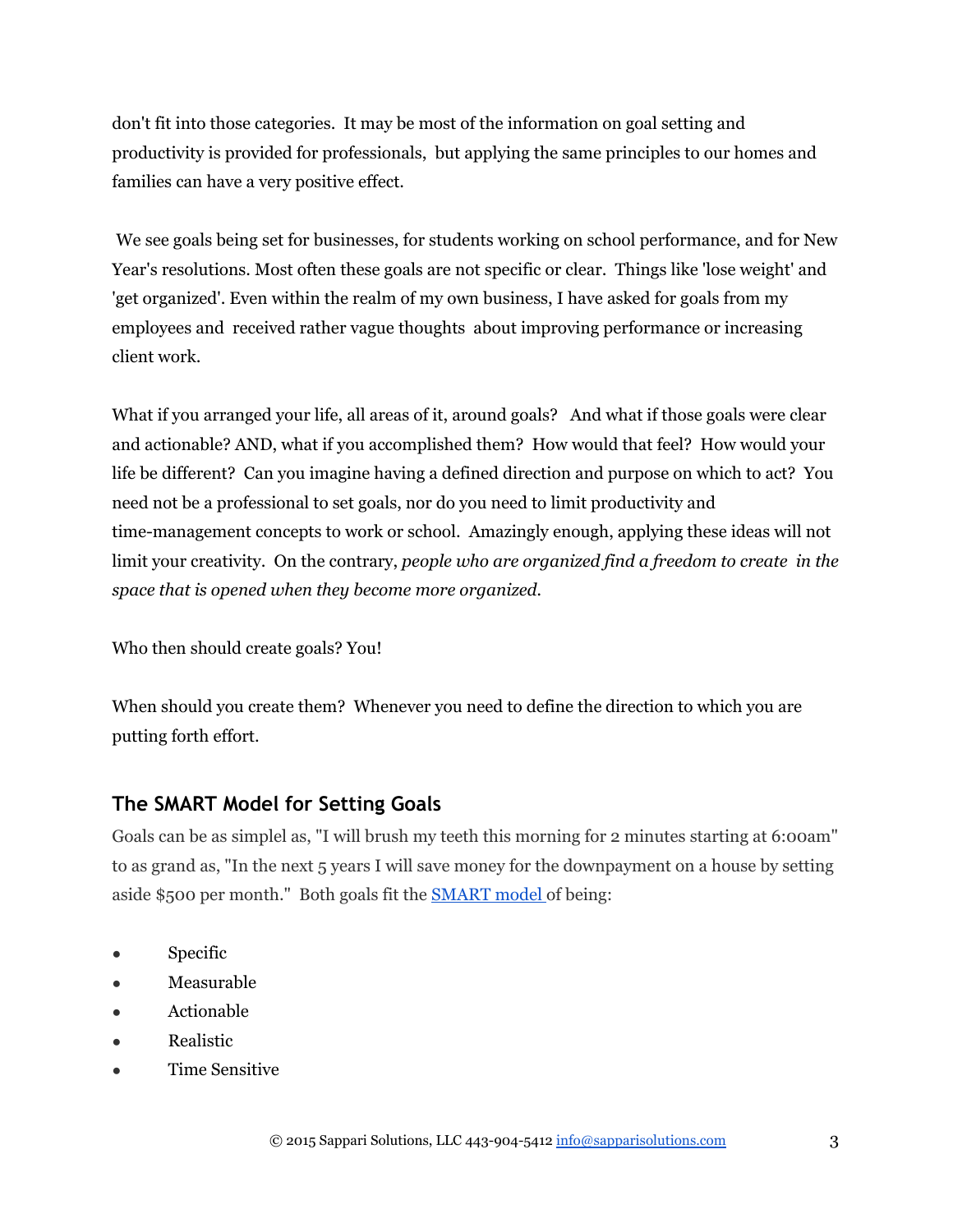Let's use an example of a goal to understand this model better. First, a common goal I hear is, **"I will get organized."** This statement, as it exists now, is not a SMART goal.

## **Specific**

It is not specific. When you make a goal specific, you make it clear where you are heading. On the soccer field, you define the location of the goal. You could make, "I will get organized" more specific by changing it to: I will organize my closet so that all of the items in it fit and have a place to live.

### **Measureable**

The statement is not measureable. Measurable is a quantitative attribute. You can quantify if your goal is complete because you know clearly what your goal is and what 'done' looks like. You can answer the question, "Is my goal complete?" Using our example, "Do all the items in my closet have a place to live? Do they all fit in the space?"

### **Actionable**

It is not actionable. Actionable means just what it sounds like. Can you take action on the goal that you set? You may look at this in two different ways. First, are you ABLE to take action on the goal? Do you have the resources, support, time, etc necessary to take action on the goal? Second, is the goal written using action words such that there is something to do? In the example above, "I will organized my closet so that all of the items fit and have a place to live." there is a clear action to be completed, therefore it is actionable. In fact there are several actions: organize the items, reduce the items so that all fit, and assign homes to the items.

# **Realistic**

It is not realistic. Realistic is subjective measure that only you can answer for your specific situation, given the realities of your life. Is the goal that you created realistic? I am all for far reaching goals as long as you have a plan and we will get to that in a moment. In fact, I would rather see you stretch yourself than to set your goals too low. Research has proven that we are more excited about and motivated to complete, goals that stretch us a little. But setting goals that you cannot achieve, even with a plan, is not helpful. An example would be setting a goal to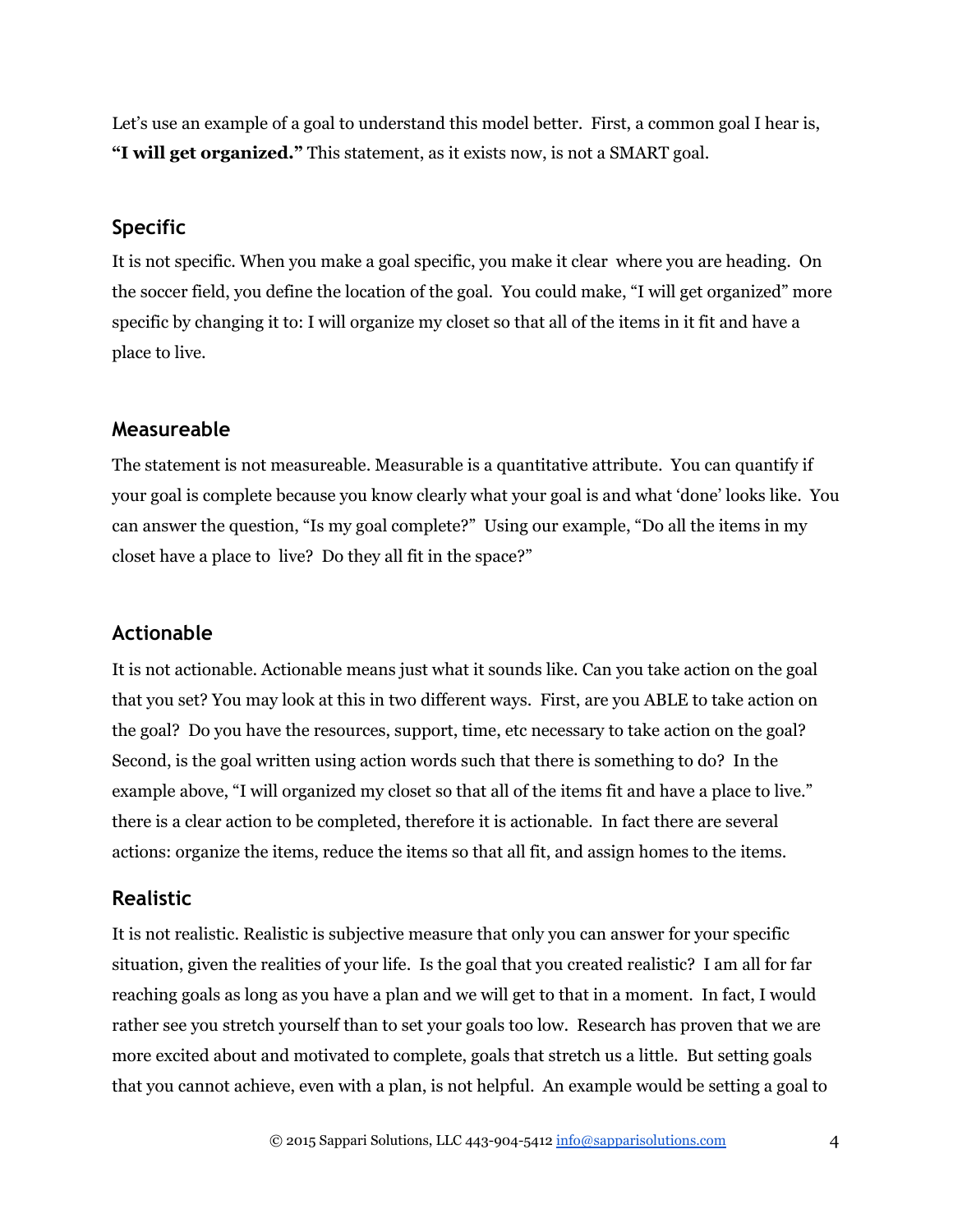organize your entire house in one weekend. Sometimes just adjusting the time you set aside to work on your project makes it more realistic.

# **Time Sensitive**

The goal to "get organized" is not time sensitive. Time sensitive means that your goal has a deadline. You can either be specific about how often and in what intervals you work on your project or you can indicate when your goal will be completed. In our example above you might say either, "I will organize my closet so that all of the items in it fit and have a place to live within the next 30 days." or "I will organize my closet so that all of the items in it fit and have a place to live by working on it 15 minutes at a time until it is complete."

# **Success Superchargers**

# Here is my goal: In the next 6 months I will help 10 people understand their goals, create actionable steps and achieve those goals.

Creating a SMART goal is not quite enough. You need to put that goal into action. There are steps you can take to ensure that the goals you set for yourself are fail proof. Do you know what they are? I call these Success Superchargers because adding them to your goal makes it fail proof.

I failed at my 2013 New Year's Resolutions. Why? Because I never wrote them down. I have no idea what they were! It's hard to achieve something when you don't know what you are aiming for.

Every year I (try) to set aside time to [craft](http://www.merriam-webster.com/dictionary/craft) meaningful resolutions. I will (usually) reflect on these 2-3 times throughout the year, and certainly at the end of the year, to see if I accomplished them. But not 2013. That year, I failed. Without having written down my thoughts I had little on which to reflect. (read the Additional Section to find out How to Create the Space To Create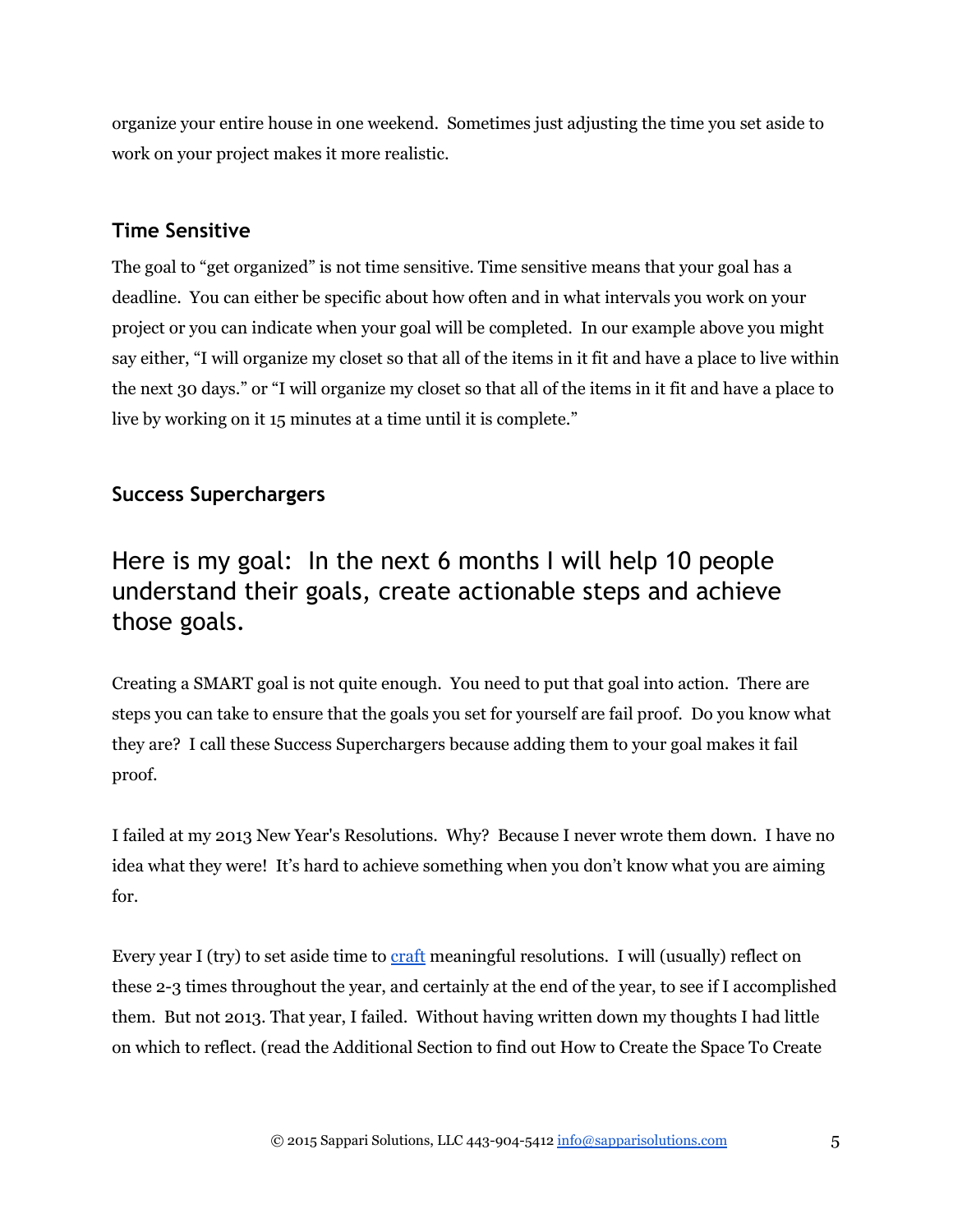Your Goals). After creating your SMART goals, add the following success super chargers to make your goals fail proof.

#### **Write it down**

Write your project goals down either on the computer or on a piece of paper. Just this step alone increases your likelihood to succeed by 10 times!

#### **Share it**

Tell a friend, post your goals on facebook, pin them up next to the water cooler. Sharing your goals makes you more likely to achieve them.

### **Create a support system**

This step can mean reaching out to other people to support you or it can mean creating an environment that is supportive of your goals. One support system might be adding an "X" to the calendar for each day that you accomplish a task towards your goal. For more on this technique check out [Jerry Sienfeld's method.](http://lifehacker.com/281626/jerry-seinfelds-productivity-secret)

#### **Identify the smallest step**

Even goals that are SMART can feel difficult to approach. Use the technique of finding the [smallest possible step](http://www.amazon.com/Small-Step-Change-Your-Life/dp/076118032X) as you begin. Whatever small steps you complete consistently over time will contribute to big changes. It is important to make the small steps so small that you know you will complete them without any hesitation. Here are a few examples:

- Toss 1 piece of trash
- Donate 1 item
- Sit in my space and ask, "What will this space look like when it is organized?"
- Toss a sheet over your most cluttered table, pull back one corner every day and make decisions on the items you touch. Spend only 5 min.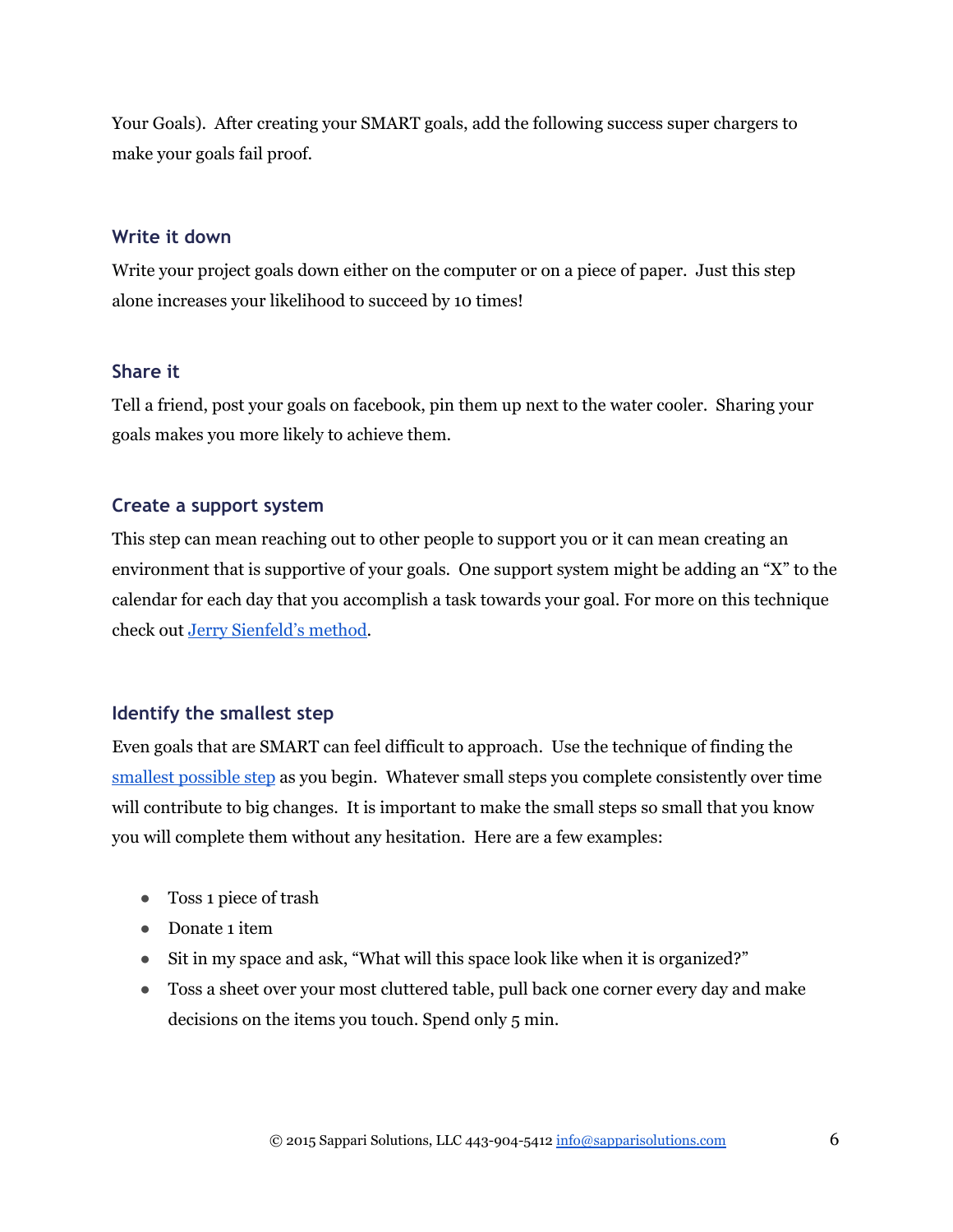# **Determine obstacles and how you will handle them**

Every goal has difficulties. I bet you already know some of the challenges that you might have to face in completing your goal. If you think about these now, and your response to them, then you will be prepared when they come up.

# **Add accountability**

Accountability works wonders towards accomplishing your goals. One suggestion is to email a friend in the morning what you will be working on and in the evening what you accomplished. Just knowing that someone else is expecting you to complete your task is enough to spur you into action. In addition, your accountability partner can help you determine if your task is realistic to complete.

## **Create Sub Goals**

If your first goal is large or long term, such as 6 mos or more, create smaller sub goals or steps toward completing your goal.

## **Align Your Goals with Your Vision & Your Priorities**

Goals that compete with, or are in discord with, other goals, priorities or vision will be much more difficult to complete. Say, for instance, your vision is to be a world traveler starting today, but you have also set a goal to declutter your home by the end of the year. It will be difficult for both to be true. However, if you set a goal to travel with the money that you earn from selling your possessions, then you are on the right track.

### **Make them Positive**

Goals that are positive and approachable are more likely to be achieved. Goals should never be punishing.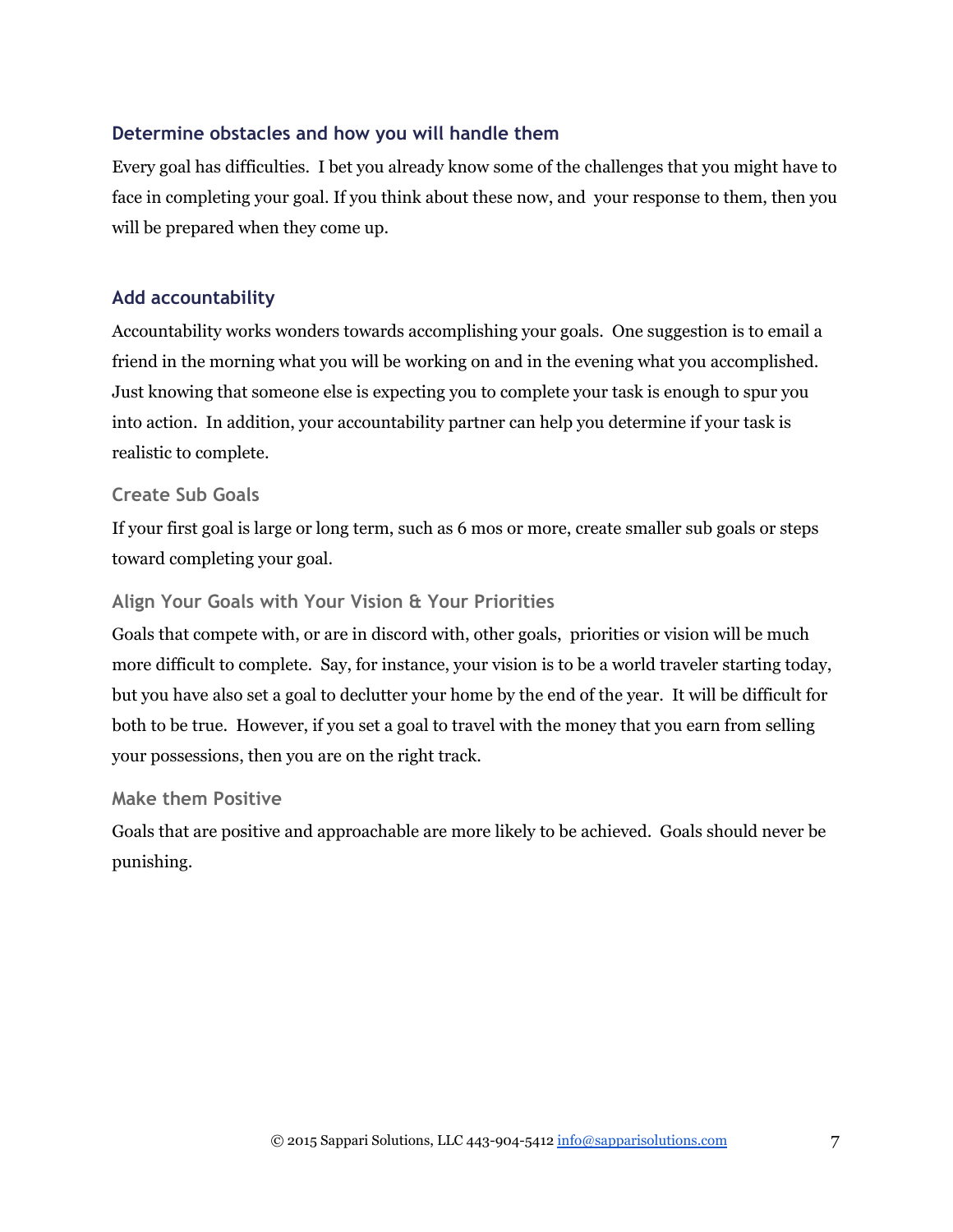# Goal Setting Worksheet

# **In the next \_\_ days/months/years I will:**

#### **Double Check! Is your goal:**

- ❏ Specific
- ❏ Measureable
- ❏ Actionable
- ❏ Realistic
- □ Time-Sensitive

#### **Add Success Super Chargers:**

- ❏ I wrote it down
- ❏ I shared it with:
- ❏ I need the following supports:
- ❏ The small step I will take to begin is:
- ❏ These are the obstacles I will likely encounter:
- ❏ When I encounter these obstacles I will:
- ❏ My accountability partner is:
- ❏ If my goal is big, these are the sub goals or steps I will take to complete it:
- ❏ I will be consistent by doing this task\_\_\_\_\_\_\_\_\_\_\_\_\_\_\_\_\_, every day
- $\Box$  My goal aligns with my priorities & vision
- ❏ My goal is positive

#### **Signature: Date:**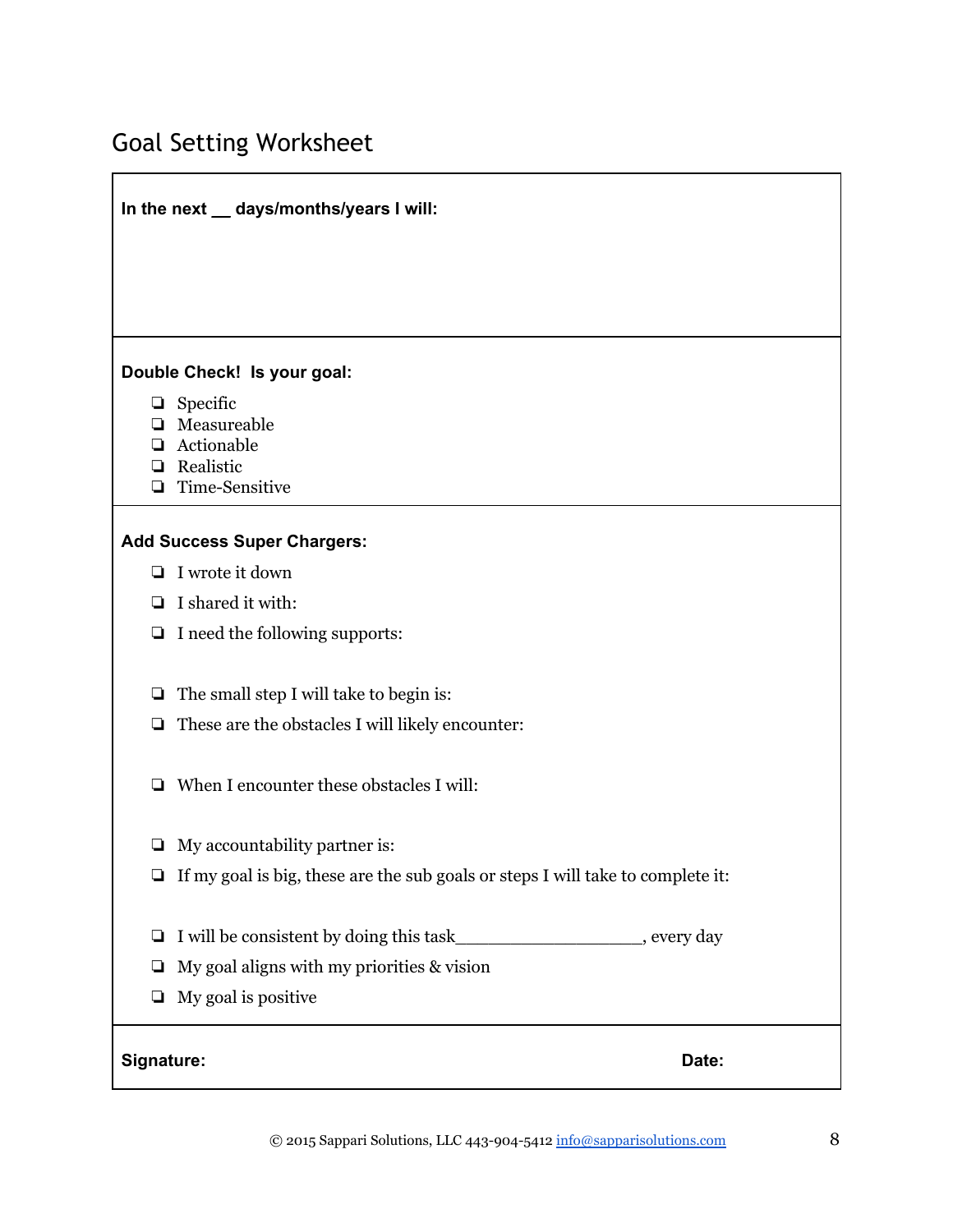# **Additional Section: Creating the Space to Create Your Goals**

Pull up to a quiet corner and a cup of tea. When you create goals, take the following steps to ensure that you achieve (or at least know) where you are aiming:

2012 Thursday Branch I This impact a class June a Smither 3. Comme Support by Anna 4. Mile Sepper Shan Julie a Donald Country to Glebrate our 10th annual

#### **1. Reflect**

What did you set forth to do last year? What DID you do? If you are the kind of person who likes to write Christmas letters, this activity gives you the perfect opportunity to reflect on the accomplishments of the past year. You want to answer the question, "Did I accomplish what I set out to do? Why or Why not?" Reviewing your resolutions and your activities of the year can help. Also, reviewing the entries in a gratitude journal or jar<sup>1</sup>, like this [one,](http://www.pinterest.com/pin/272890058644872309/) can refresh your memory of went went well and put you in the mindset to look forward to the future.

### **2. Plan**

What is it you would like to do in the coming year? What is important to you? Let your mind wander and flow freely in this stage. Do not restrict your thinking. You may remember brainstorming or mind mapping or stream of consciousness journaling, whatever you call it, record your thoughts as they come to you. If you are having trouble getting started, answer questions that will get you thinking such as:

- In the next 30 days I plan to...
- 1 year from now I hope to be...
- This year will be complete when I...
- If someone wrote an article about me this year, they would say...



1 A gratitude journal or jar is a space where you write down at least one positive action or thing from your life that day.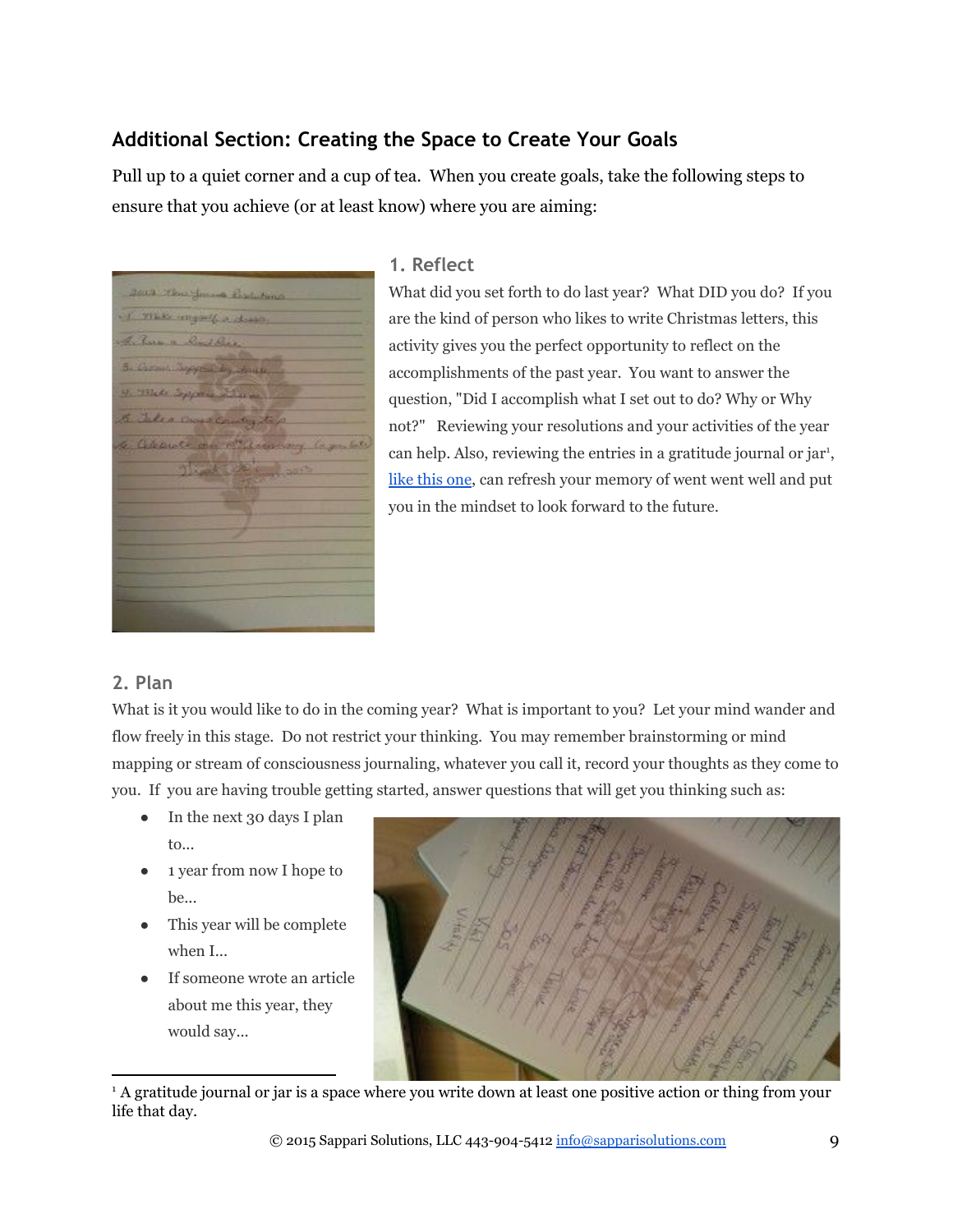Do not limit your thinking! Write it all down. You can cull the ideas later (in the next step) but not now. It is in this creative flow of ideas that you are inspired!

### **3. Select**

Now you may choose 5 ideas from your plan that motivate you and are meaningful to you. This is the time to be picky. You may wish to select a resolution that is very doable, a few that stretch you and one that has you really aiming high. Even if you do not select all your ideas from your brainstorming session, you may wish to add a few to your [life](http://chrisguillebeau.com/3x5/how-to-write-a-life-list/) list and come back to that next year.

# **4. Create the Smallest Possible Step**

This is the time when the proverbial rubber hits the road. If you write your resolutions and they are not actionable, you will not achieve them. Studies have shown that resolvers are ten times more likely to achieve their goals than non-resolvers. So just getting to this point you are ten times more likely to accomplish what you set out to do than someone who did not set New Year's Resolutions. But if you want to actually be successful this year, you MUST complete this next step. **For every resolution that you set, write down the smallest possible step you can take to begin working on that goal.**

Here is an example from my Resolutions 2012 (remember, I didn't write down my resolutions in 2013!) *In the next twelve months I will double my business revenue.*

In determining the next smallest possible step to take, I had to drill down into what needed to be done to double my business revenue and then drill down even further to find a step I was absolutely positive I could take. It looked something like this:

### *Today I will prepare a list of open leads.*

This was just one example. I could have gone many different directions, but I needed to put something so doable that I would have no reason not to take the step.

# **5. Write It All Down**

I probably should have said this first but, write it all down. Keep a journal as you are reflecting, planning, selecting and creating your resolutions and steps. Then, in the end write down your five resolutions and post them in an obvious place to give you the opportunity to see and act on them frequently. Write your small steps on your to-do list or schedule them as appointments on your calendar (even better!) so that you will arrive at the next year a success!